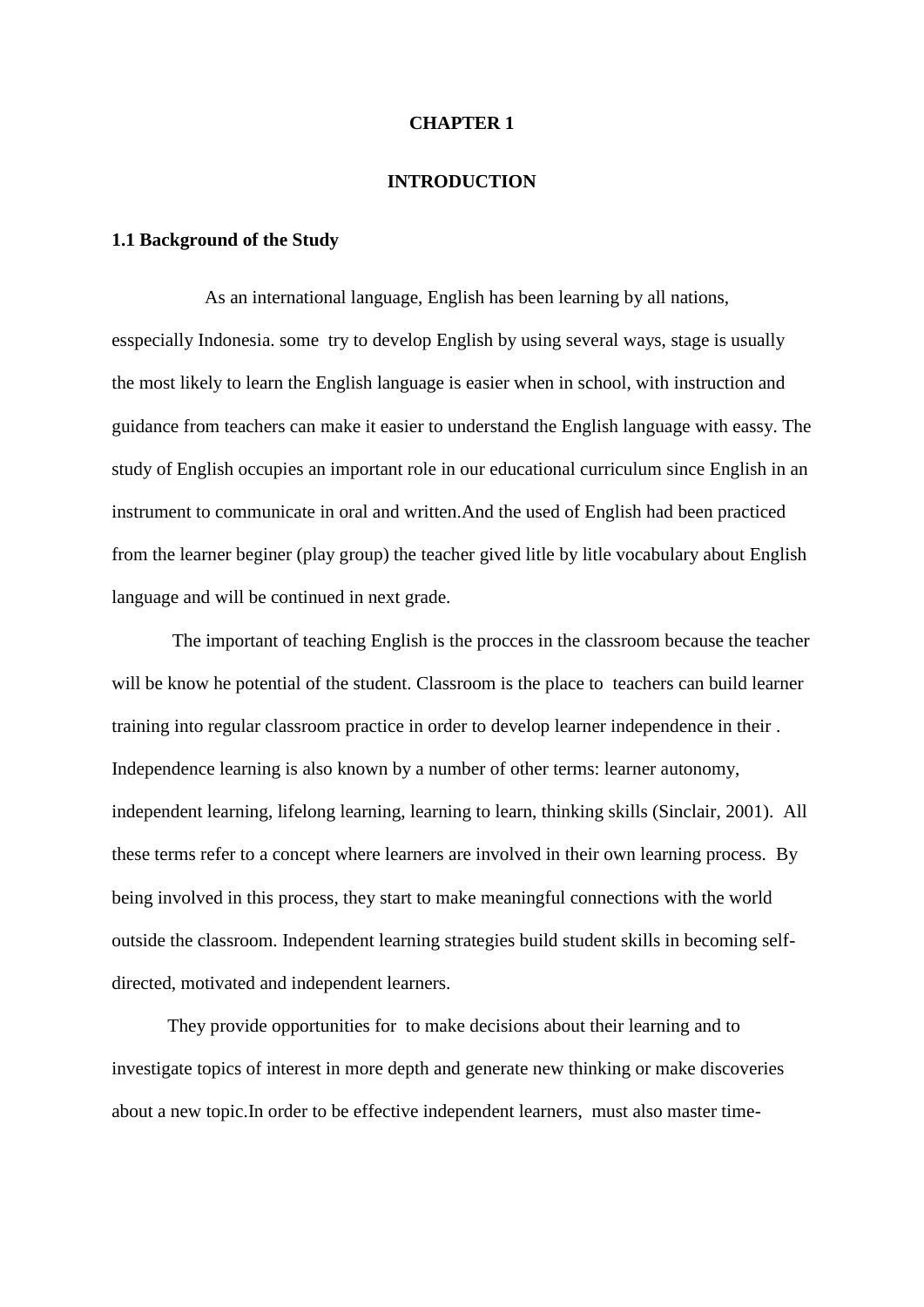management and self-monitoring strategies.The process of independent learning enhances ' motivation and learning because they are active participants in controlling their learning.

One accepted understanding of independent learning is that it ranges across a continuum. At one end, there are dependent learners who have had little opportunity to develop independent learning skills, and at the other end of the continuum, there are learners who are self-directed, self-motivated and capable of learning without a teacher.

One definition of independent learning or 'autonomy' in learning is "…the ability to take charge of one's learning" its mean that the independent learning is responsibility to with theyr learning or subject . H. Holec, 1981 Independent learning is usually developed throughout a learner's time at school or college to give learners more responsibility for work or learning. It helps learners to make informed choices and to take responsibility for deciding what they need to do in order to learn. To do this and to be motivated to learn independently, learners need to feel confident about taking and acting upon decisions, appreciate the value of reflecting on learning, decide whether learning has been effective or whether they need to try another approach.

Independent learning is at present significant topics in educational research. The bulk of this research deals with independent learning in junior. The focus of this research is the interpretation of independent learning by 13- to 15-year-old student because Independent learning is focus on learning and not teaching it means that learners make decisions about their learning rather than relying on their teachers to do it for them. Independent learning is not only about 'isolated' or about 'unaided' learning, or operating without the help of teachers. It is as much about sharing ideas and problems and working together to resolve those problems. Talking things through and explaining ideas to each other can help learners to clarify issues and understand concepts more fully.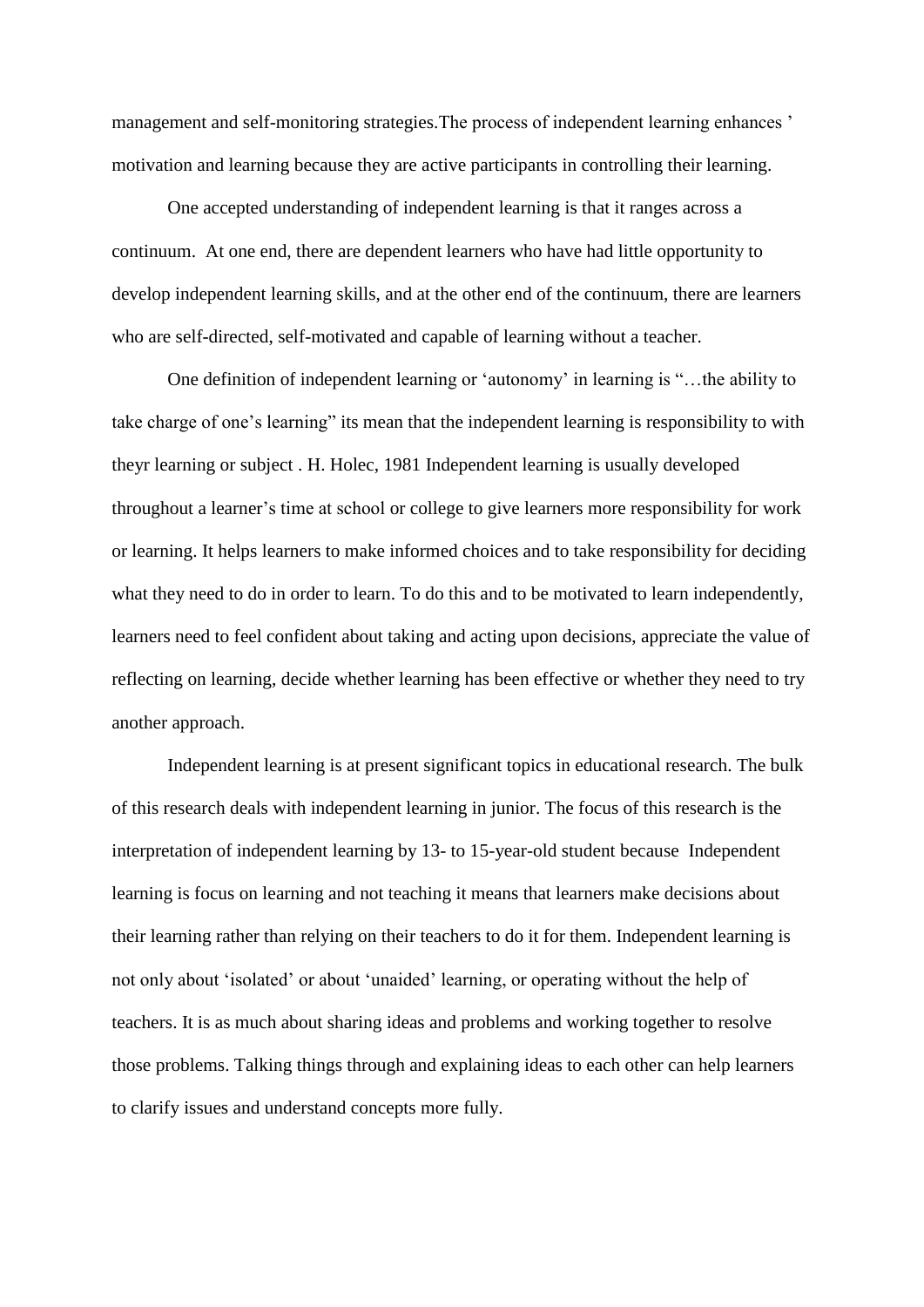A group working together as by an individual can just as easily demonstrate the characteristics of independent learning. People often assume that independent learning means that a student needs to work alone. Working alone does not automatically develop independent learning skills in , equally importantly, independent learning can also take place in the classroom. (Broady & Kenning, 1996). Self-learning is an active learning that is driven by the intention or motive to master something of a problem, and built with sufficient knowledge or competencies that have been owned. Determination of competence as learning objectives, and the path to the timing of learning, a place to learn, time to learn, how to learn, learning resources, and evaluation of learning outcomes, conducted by the learners themselves. A drive for independent learning within and beyond the classroom certainly means a change in role from the teacher. With more emphasis on learners taking responsibility for their learning the teachers' role becomes one of leader rather than controller of learning.

The researcher though and choose junior high school are the subject because the in there was relative busy with their age is mean that the emotional control of the student at this level is dominated by feel to know new something especially in lesson and in this case student and teacher was influence each other. There are key elements of independent learning may comprise factors which are internal and external to learners. The external elements are the development of a strong relationship between teachers and students and the establishment of an 'enabling environment'. The internal elements are the skills that individual students have to acquire. The skills that students need for independent learning are cognitive skills, metacognitive skills and affective skills. Cognitive skills include memory, attention and problem solving. Metacognitive skills are skills associated with an understanding of how learning occurs, while affective skills are skills that are related to feelings and emotions.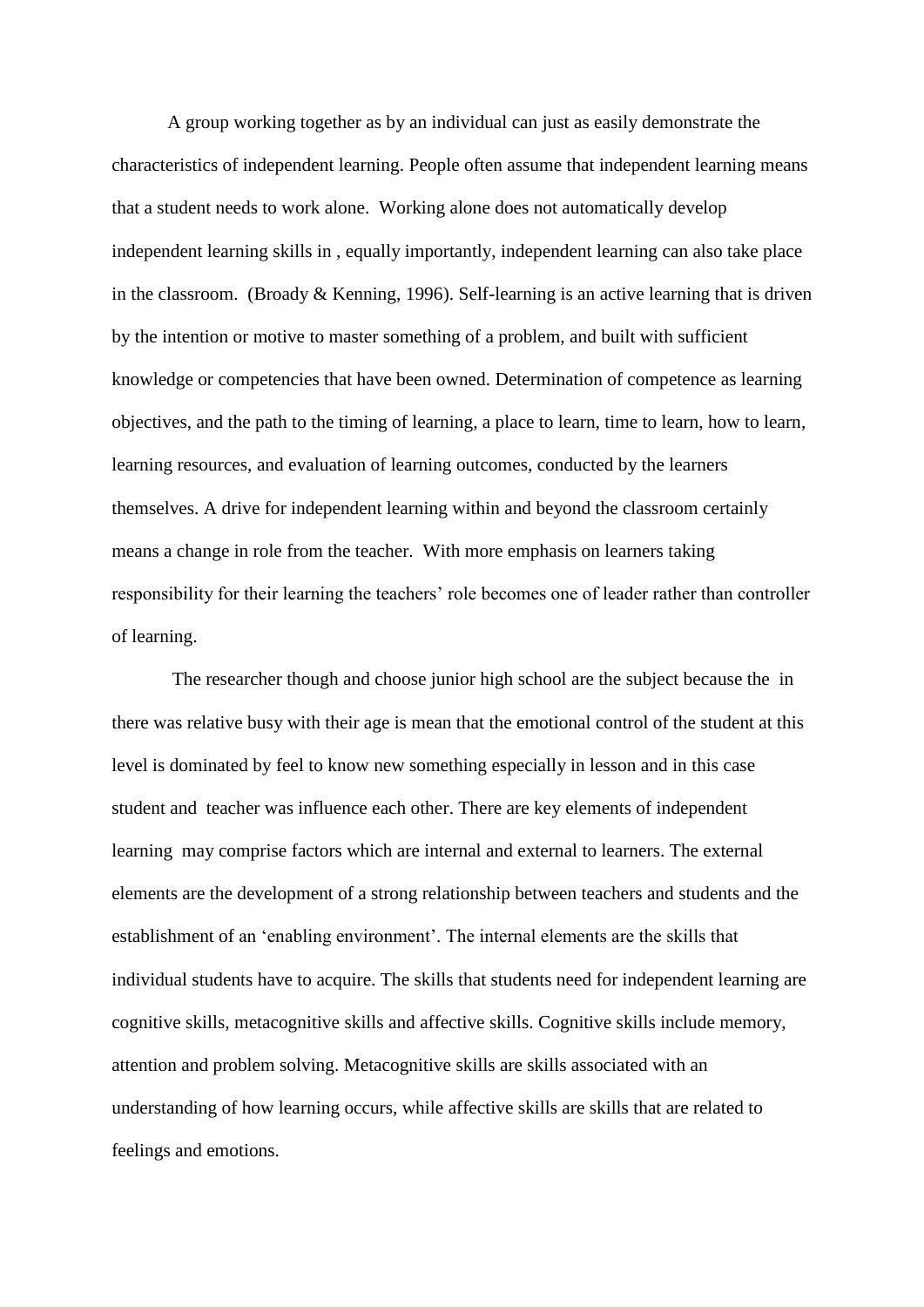The strong relationship between teachers and trust and a mutual responsibility for learning, which is based on teachers providing explicit messages about learning, teachers being attentive and responsive to students' interests and needs, and schools developing a greater consistency in their approach to learning. To understand the relationship between teachers and students it seems important to consider students' experiences in their family and local community since this allows students to relate learning occurring in school to their everyday lifes, thus serving as a powerful motivator for students to engage in their own learning.

The 'enabling environment' includes the physical environment and material resources. Importantly it also includes social interaction and support from teachers and peers. There is an implicit assumption in the literature that information and communications technology (ICT) has a useful role to play and can be an important part of the enabling environment.

The successful promotion of independent learning will require careful attention to the learning environment, focusing on both the relationship between teachers and students, and the wider physical environment and resources within it, including ICT. This has implications for the scope and content of any guidance offered. For independent learning in classroom and teachers are cooperate to increase student competent of course this process will be done when the teachers and in the classroom or during class. From the reason above, the researcher want to see the way and the problem faced by independent learning by conducting a research entitle" the analysis of independent learning in English classroom eight grade at junior high school" hopefully result of this research will improve know

ledge of teaching in the classroom and also give benefit to the education in this country.

#### **1.2 Problem Statement**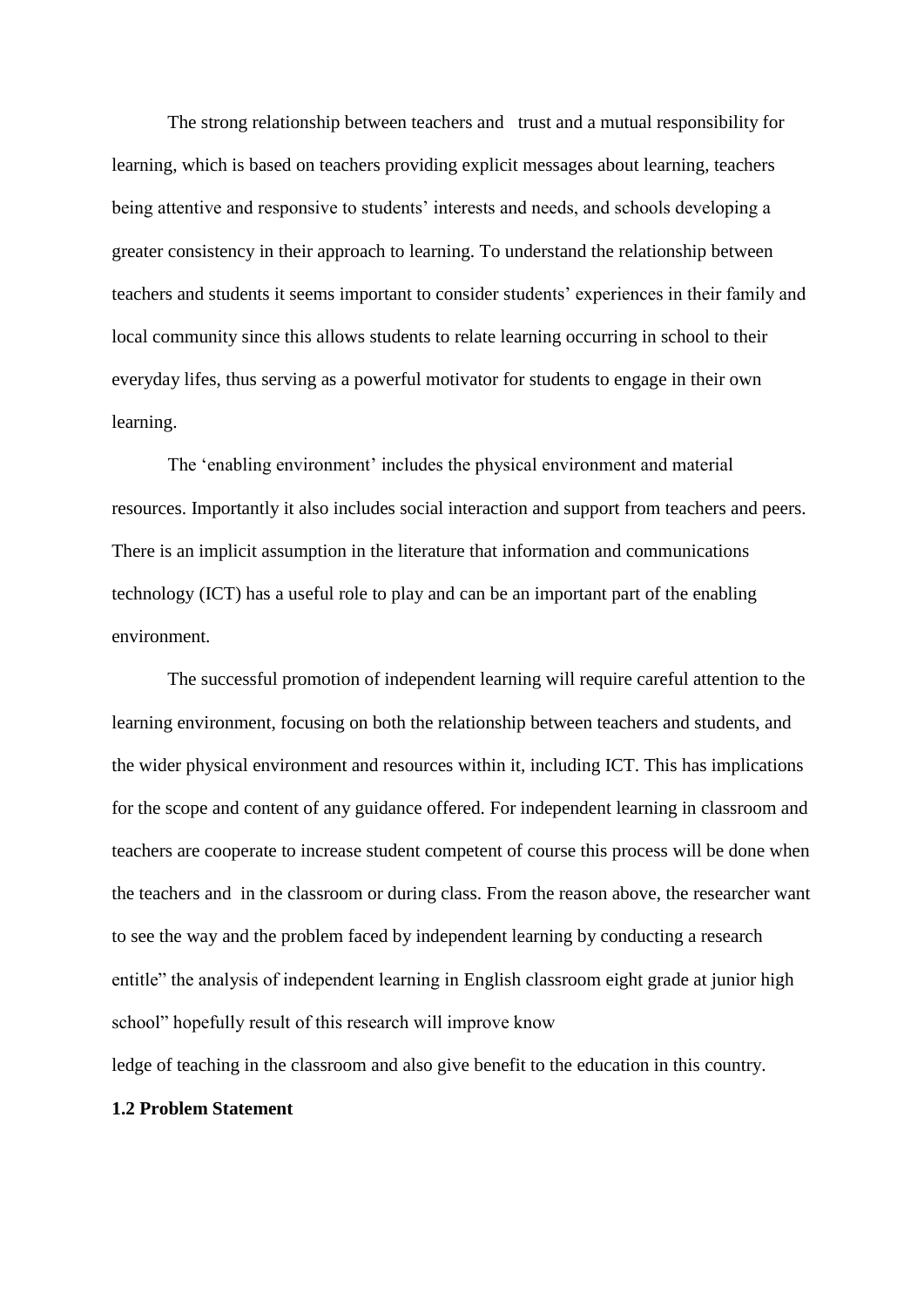Based on the background of the study above, the researcher formulated the problem as below:

"How is students' independent learning in English classroom eight grade at junior high school"

# **1.3 Purpose of the Study**

 The researcher has objective dealing with the problem statement above is Describing independent learning in English classroom for eight grade student at junior high school.

# **1.4 Significant of the Study**

### 1. Theoretical benefit

 The purpose of the study is to improve teaching learning process in the classroom especially in independent learning in English classroom.

# 2. Practical benefit

The result will help the teacher to promote their student in independent learning and in solving their problem or the difficulties in English classroom

### **1.5 Scope and Limitation**

The researcher is going to analyze independent learning in English classroom at eight grade of junior high school, in addition the researcher is also going to study about how the teacher can promote independent learning in classroom and the researcher will be study in process of teaching in the class and the teaching process will be divided into three section they are pre-teaching, while teaching and post teaching.

# **1.6 Definition of Key Terms**